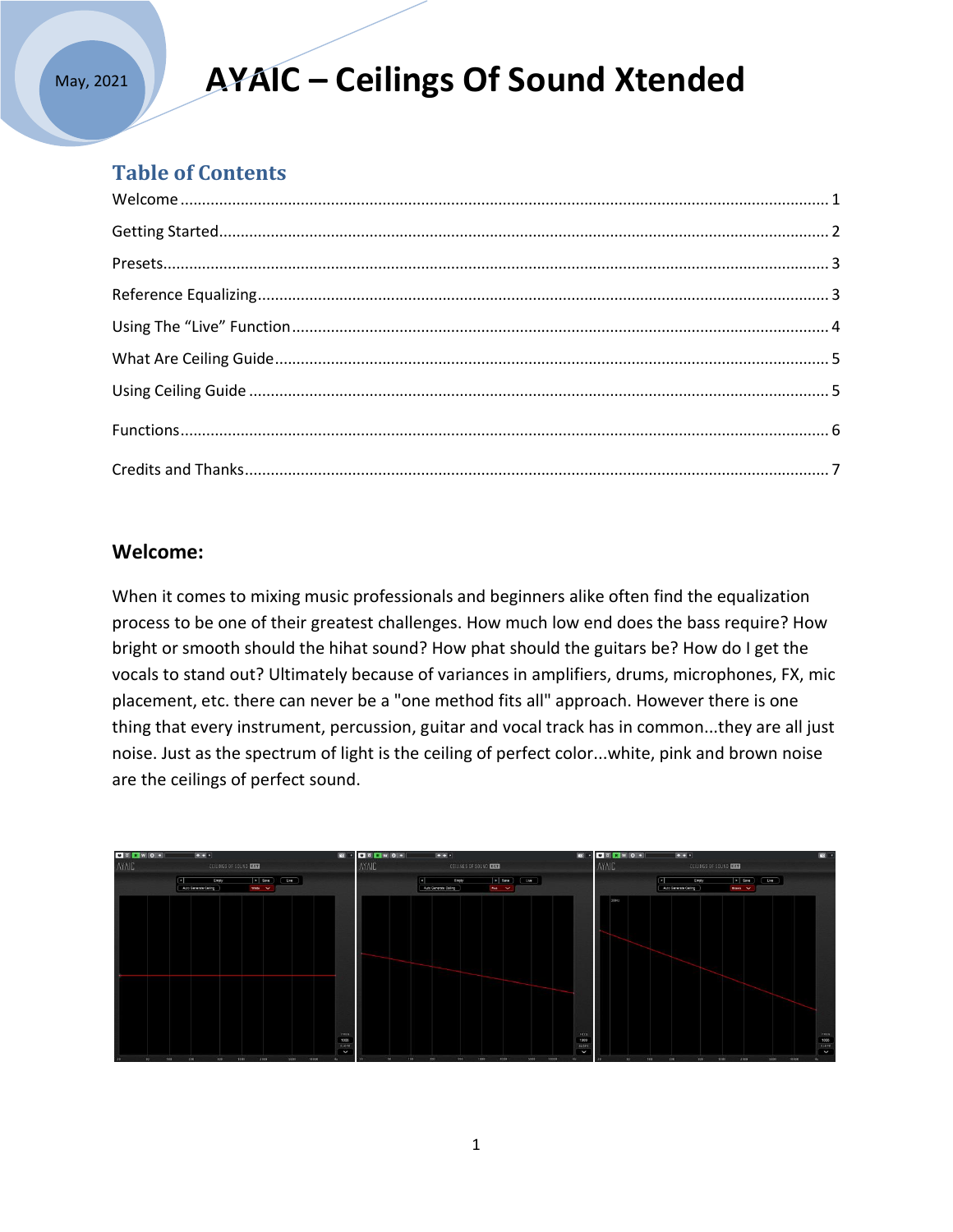.

# **AYAIC – Ceilings Of Sound Xtended**

Everything we hear flows along the spectrum analyzer lines of one of these noise ceilings. We can tilt them by either negative or positive values and they remain extremely musical. By mixing multiple instances of noise ceilings with any multiple of +/-1.5db tilt you can create the ceiling shape you need to equalize your source material perfectly. In other words you can now simply "EQ along the lines". This is what the original Ceilings Of Sound is all about. Ceilings Of Sound Xtended takes it further by coupling 15 ceiling bands with an "Auto Generate Ceiling" function that allows you to create ceilings and presets with just the click of a button.

### **Getting Started: -** *creating a basic ceiling*

Load Ceilings Of Sound Pro into your tracks insert slot. Play your sound source. After the spectrum settles click the "Ceiling Generator" and the ceiling bands will automatically create your ceiling. To adjust the ceiling simply click-n-drag the crossover points or click to select a crossover point then adjust it using its frequency & slope displays. Double-clicking on a crossover point deletes it while double-clicking anywhere on the ceiling creates one. Use the ceiling guides to make sure your created ceiling shape is in balnce with itself. Once you have the ceiling shape you want use your favorite hardware or software equalizers to EQ along the ceiling. If the spectrum rises above the ceiling apply equalization to bring it down, if the spectrum is below the ceiling use equalization to bring it up. "Make one line match the other line" it's that easy. Since the ceiling slopes are based on integers of noise you can experiment with wild and crazy shapes…no matter what, things will always remain musical. Ceilings Of Sound Xtended is a great tool to help you sound-design like never before as well as sonically fit your tracks together with ease during mix-down. When your song is ready you can use COS Xtended to Master it with the confidence knowing that your final work will sound great outside of the Studio

 Crossover settings of 300hrz (low) & 4000hrz (high) are important to remember..."*the lead vocal leads the track*". All humans produce sound using the same mechanics so although one voice may be full & rich while another bright & thin the overall ceiling will remain basically the same. Use the *brown* guide for the body of the vocal, follow *white* noise from 300hrz on downward and use the *pink* guide from 4000hrz on up. Rolloff from 80hrz to 120hrz & 12khrz to 14KHrz depending on the singer. Now you're good to go for POP vocals. Follow the *pink* guide at 5000hrz for a more R&B/JAZZ vocal sound. For ROCK vocals follow the -*pink* guide at 300hrz to get that rolled-off "in your face" vocal sound. Follow the *brown* guide all the way up to your rolloff point for backing vocals. Rolling off at 10khrz with *18db* slope works great on most vocal styles.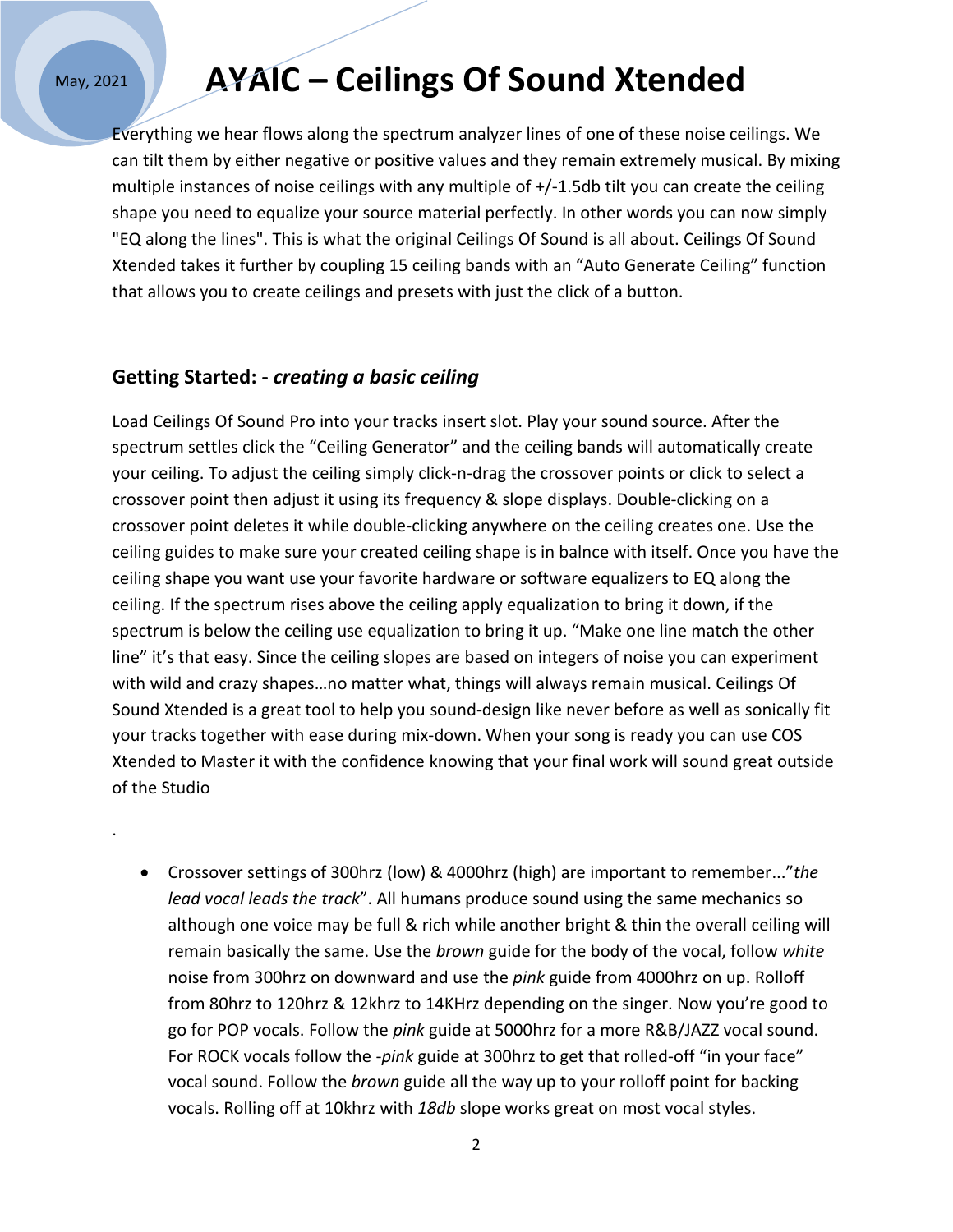### **AYAIC – Ceilings Of Sound Xtended**

#### **Presets:**

Ceilings Of Sound comes loaded with many professional presets to get you started. They are comprised in banks and cover everything from mixing to mastering. If you want to create a preset from a pre-existing sound source simply play the sound source you like and click "Auto Generate Ceiling" to create your preset. You may save any preset you create or alter into the "user" bank. The "user" bank is designed so that you have easy access to your presets for name changing, preset sharing, etc. "*Open user presets folder*" opens your user preset folder. You will find a constant supply of presets from both professionals and users alike on the *Downloads* page of our website - [http://www.ayaicinc.com](http://www.ayaicinc.com/)

You can also check out our [Forum](https://www.ayaicinc.com/forum/equalizing-discussions) page for more preset tips or [sign up](http://www.ayaicinc.com/members-1) to be a member for free to meet, interact with and follow other members of the Ceilings Of Sound community.

#### **Reference Equalizing:**

There are many great "EQ matching" plugins on the market today that can do a wonderful job at making to separate audio files sound very much alike. Unfortunately they are all plagued with one primary problem…subtle harmonic differences that make one element sound great can often be very detrimental to a similar sounding element. When used in mastering if one mix has a snare around 207hrz and another mix has the snare around 265hrz things can begin to sound worse rather than better in that frequency range as *matching* is applied. This is never an issue for Ceilings Of Sound Xtended because you are EQing along sound ceilings so the element or full mix you are equalizing will always remain musically intact. Simply import the WAV/AIFF file that you like, load Ceilings Of Sound Xtended into an insert slot, play/loop the WAV/AIFF file and use the "Auto Generate Ceiling" to create your ceiling shape. When you are finished *Save* your preset. Then insert Ceilings Of Sound Xtended into the insert slot of the track you will be EQing, load your preset, play the track or song and begin equalizing with confidence. If you are M/S (*mid/side*) mastering simply insert an M/S encoder in the insert slot above Ceilings Of Sound Xtended and solo the *mid* material. Once you have created your *Mid* ceiling preset, solo the *side* material and create your *Side* ceiling preset. Now you can EQ your Mid & Side material separately using your created presets. Again you will find it very easy to EQ your mixes while retaining the musicality that made you love them in the first place.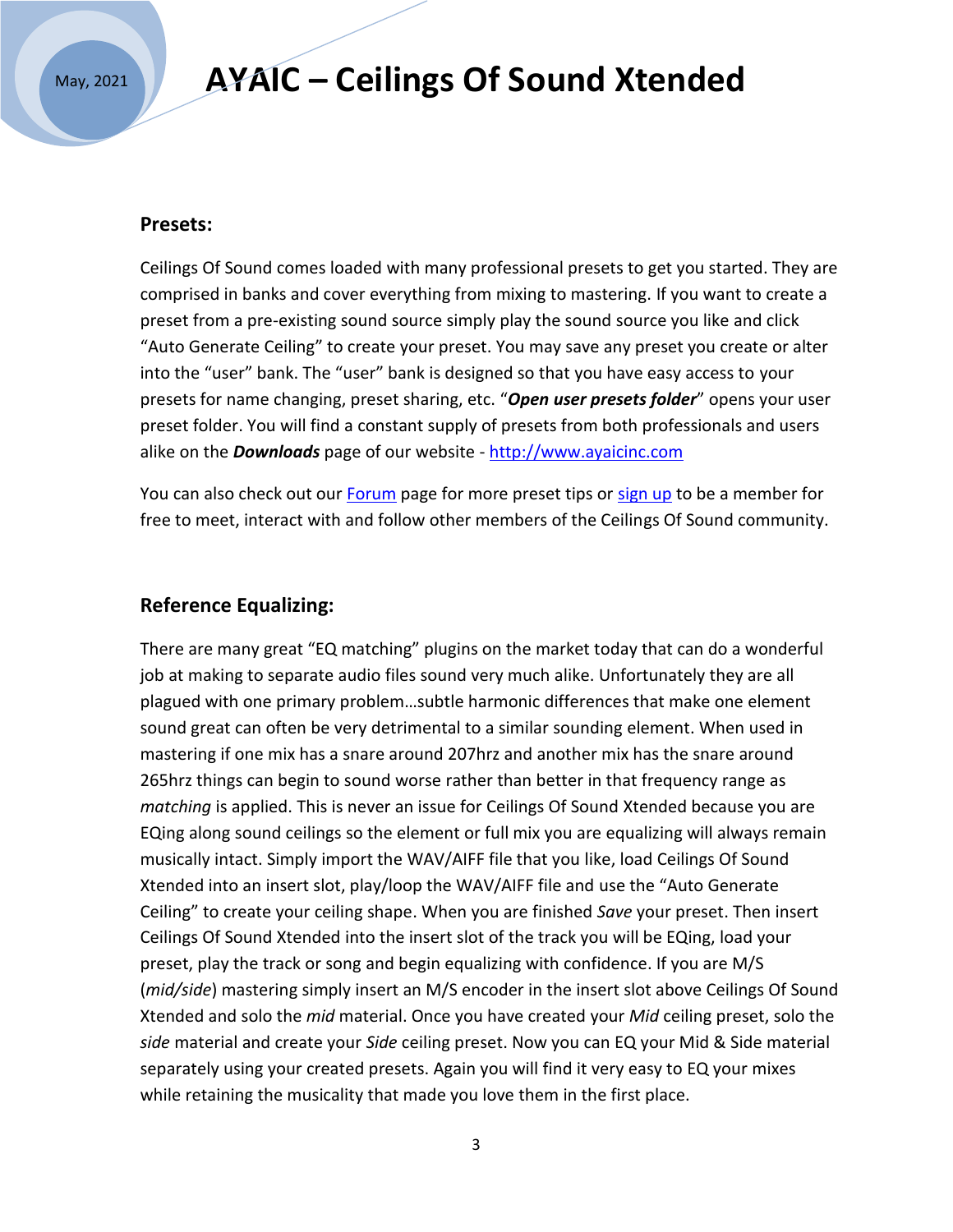## **AYAIC – Ceilings Of Sound Xtended**

### **Using The "Live" Function:**

More and more live-sound mixing is being done on digital mixers these days. Some of these mixers are capable of running VST/AAX plugins. If not the FOH engineer is probably using an outboard plugin processing unit that brings the power of studio plugins to his real-world mixing station. Ceilings Of Sound Xtended is designed for that as well. Simply select the "**Live**" function and the plugin becomes a realtime spectrum analyzer with all the EQ power of the ceilings. You can right-click anywhere on the spectrum window to bring up the **Spectrum smoothing** and **Live Analyzer Average** options to set the speed and feel of the analyzer window to your taste.



\*\*(*Live Analyzer Average* only functions when in *Live* mode)\*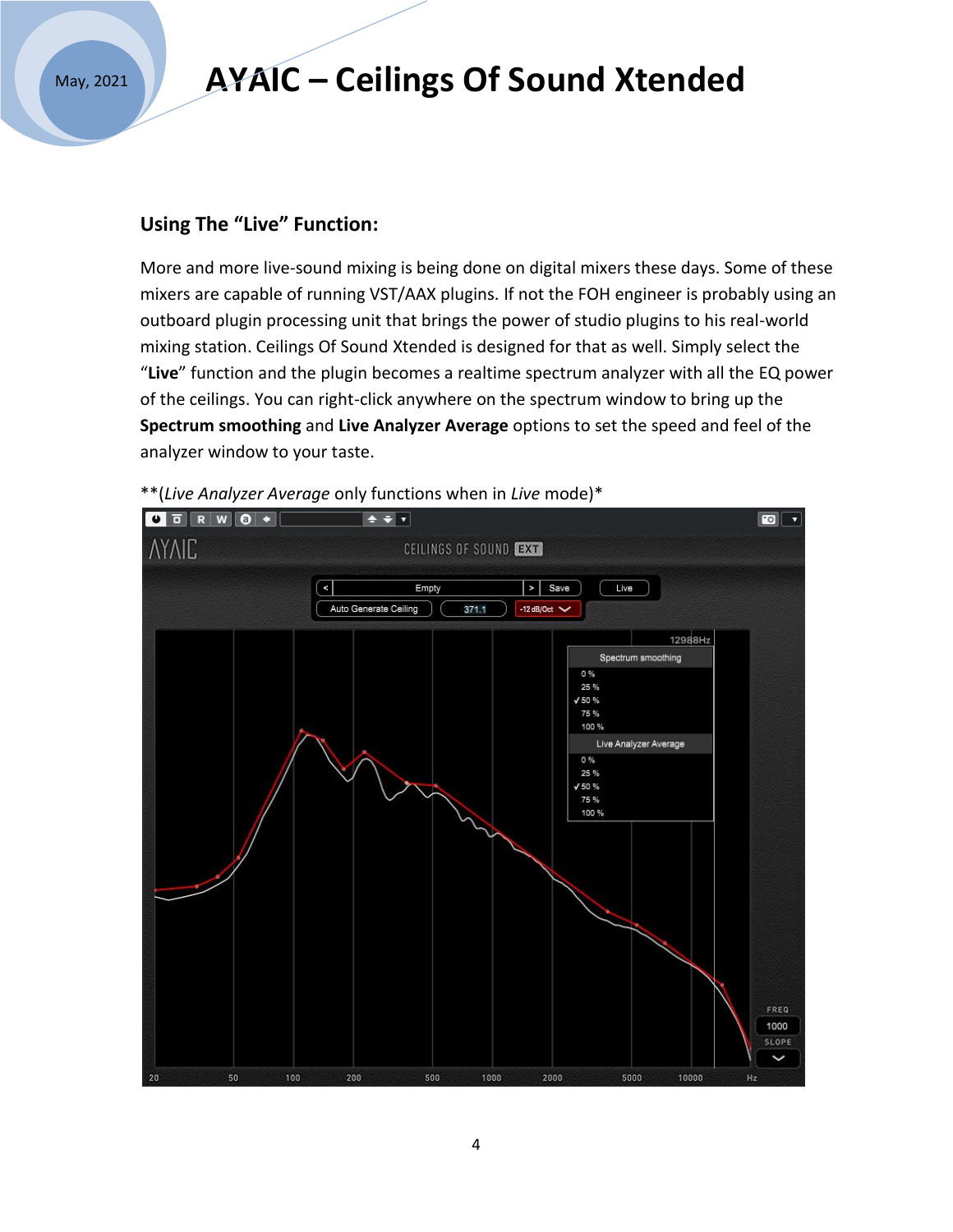# **AYAIC – Ceilings Of Sound Xtended**

#### **What Are Ceiling Guides**

The ceiling guides in **COS Pro** & **COS Xtended** are there to help you equalize your material easily, efficiently and with the utmost confidence. Noise is perfect sound and perfect sound is what the sonic industry is forever chasing whether it is designing recording studios, manufacturing professional speakers or mixing and mastering audio…it's all about white, pink and brown noise.

Let's talk a little bit more about noise. Although you will often hear the audio industry refer to white, pink and brown noise the truth is that there are many colors of noise. Just like visual colors there are primary and secondary colors of noise.

**Primary noise colors** such as white, pink and brown are noise that is tilted by weights of 3db per octave. In other words all numbers divisible by 3. **Secondary noise colors** are the 1.5db per octave weights in between…1.5, 4.5, 7.5, etc.

*\*Noise weights can be positive or negative integers and still remain perfectly musical.* 

Generally speaking most overall frequency balances, *the relationship between high and low content*, follow a primary noise color with sections of frequencies following secondary noise colors. However this is not always the case. Warm RnB vocals may follow white noise up to 300hrz, brown noise from 300hrz to 4khrz or 5khrz and pink noise from 4-5khrz on up…of course high and low roll-offs are used as well. Bright Rock vocals may follow inverted pink noise up to 300-500hrz then pink noise to 2.4khrz then brown noise from 2.4khrz and above…again high/low roll-offs are used. As you can see some elements will follow a combination of noise colors. The key is to experiment with different noise colors and combinations. Keep in mind that the steeper the "tilt" the less high end is present and the more an element will "move back" in a mix.

### **Using Ceiling Guides**

Select a ceiling guide then click-n-drag or type in a frequency to move it into position. Adjust your ceiling until it aligns along the guide slope. You may find that you use different guides for different sections of the frequency spectrum. These guides allow you to use COS Xtended in any environment so no matter if you have ear fatigue after a long day, are fighting a flu but on a deadline, working on an airplane through earbuds or mixing in a hotel room during a tour you always will be confident that your frequency balances are right where they should be and none of your hard work is ever in vain.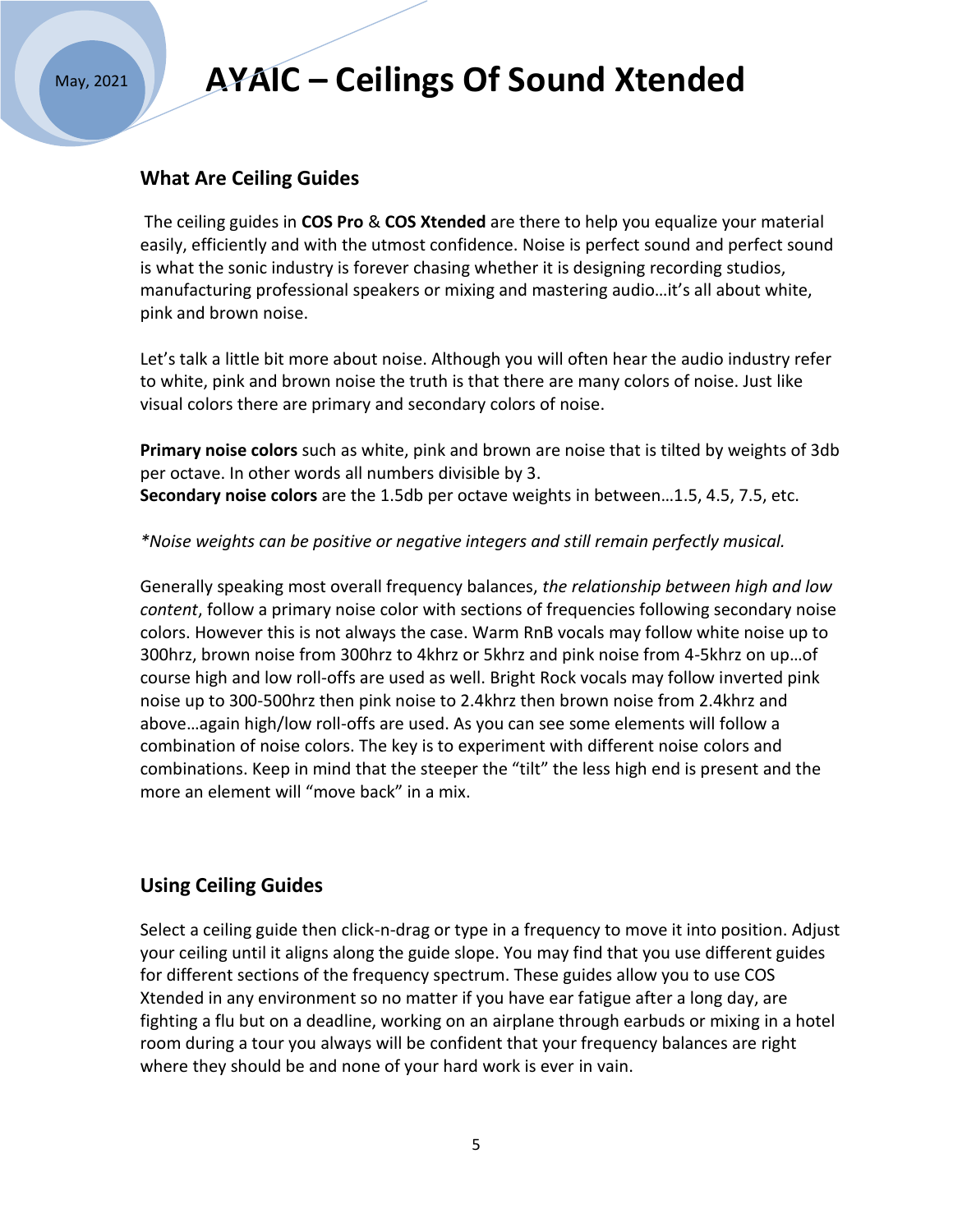# **AYAIC – Ceilings Of Sound Xtended**

**Plugin Functions:**



- A Spectrum (white line) H Ceiling Guides
- 

- B Auto Generate Ceiling
- C Presets
- D Crossover frequency/slope display
- E "Live" spectrum analyzer
- F Ceiling (red line)
- G Options